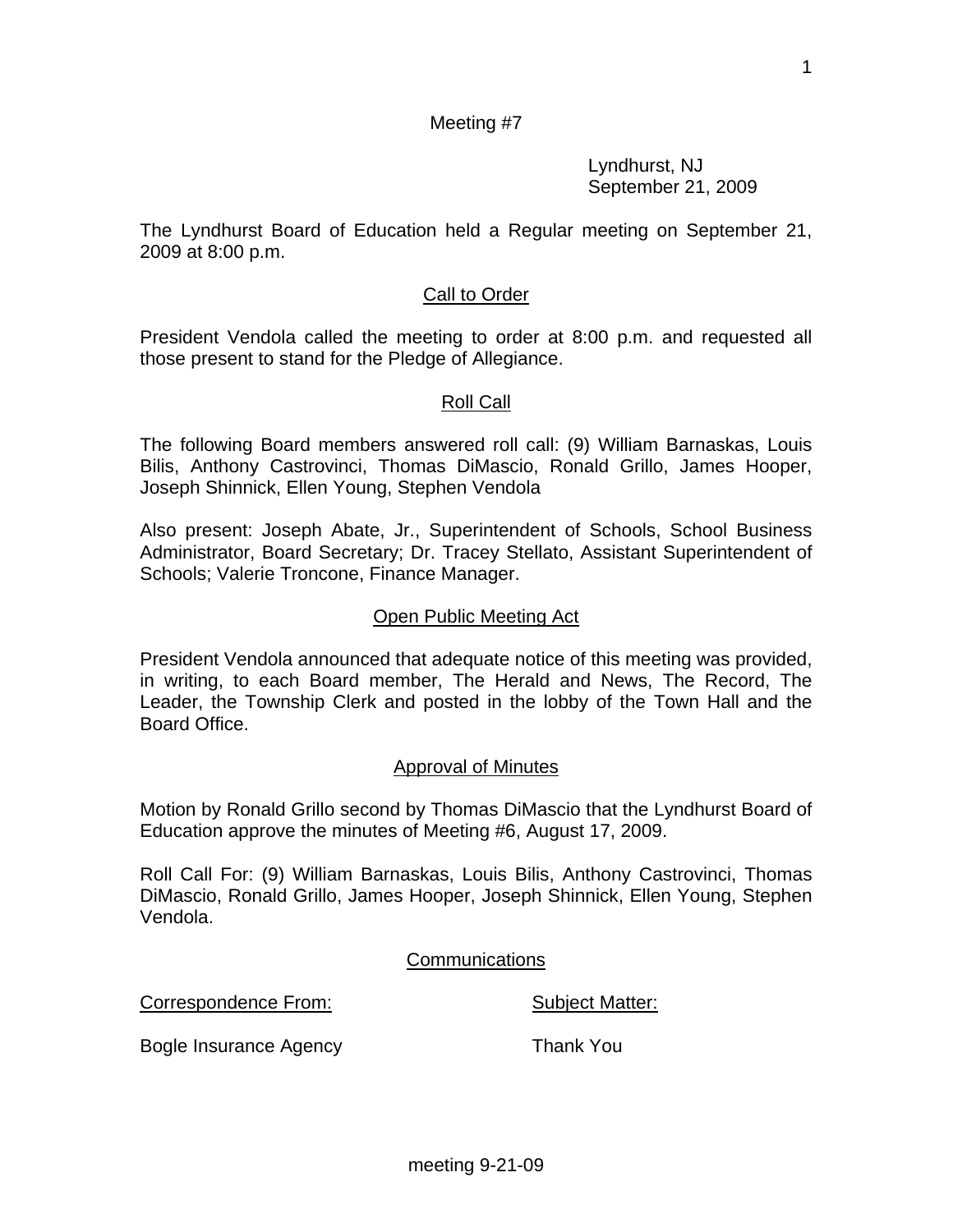## Finance & Negotiations Committee

Any Board member who takes exception to any of the following listed actions under the category of Finance & Negotiations may so indicate now and a separate motion for each of the excepted actions will be entertained.

Motion made by James Hooper second by Ronald Grillo that the following Finance & Negotiations actions of the Board numbered 1 through 10 exception actions be adopted.

Roll Call For: (9) William Barnaskas, Louis Bilis, Anthony Castrovinci, Thomas DiMascio, Ronald Grillo, James Hooper, Joseph Shinnick, Ellen Young, Stephen Vendola.

- 1. BE IT RESOLVED, by the Lyndhurst Board of Education that it has received and accepts the financial reports of the Secretary and Treasurer of School Monies for the month ended August 31, 2009 and certifies that the reports indicate that no major account or fund is overexpended in violation of NJAC 6A:23-2.11(a) and that sufficient funds are available to meet the district's financial obligations for the remainder of the school year. A copy of the certification shall be included in the minutes.
- 2. BE IT RESOLVED, that the payroll for the month ended August 31, 2009 be and the same is hereby approved and ordered paid:

Payroll \$319,141.32

3. BE IT RESOLVED, that the attached list of supplies received and services rendered to the Board of Education of the Township of Lyndhurst, County of Bergen, for the month ended September 21, 2009 be and the same are hereby approved and ordered paid:

| Charter School (Fund 10)<br>Current Expense (Fund 11)<br>Capital Outlay (Fund 12)<br>Special Revenue (Fund 20) | \$                   | 4,271.00<br>\$1,739,993.27<br>2,498.00<br>231,218.72 |
|----------------------------------------------------------------------------------------------------------------|----------------------|------------------------------------------------------|
| Total                                                                                                          |                      | \$1,977,980.99                                       |
| General Ledger                                                                                                 | \$                   | 59,243.01                                            |
| Accounts Payable (Fund 11)<br>Accounts Payable (Fund 12)<br>Accounts Payable (Fund 20)<br>Total                | \$<br>\$<br>\$<br>\$ | 34,355.34<br>20,015.00<br>3,221.74<br>57,592.08      |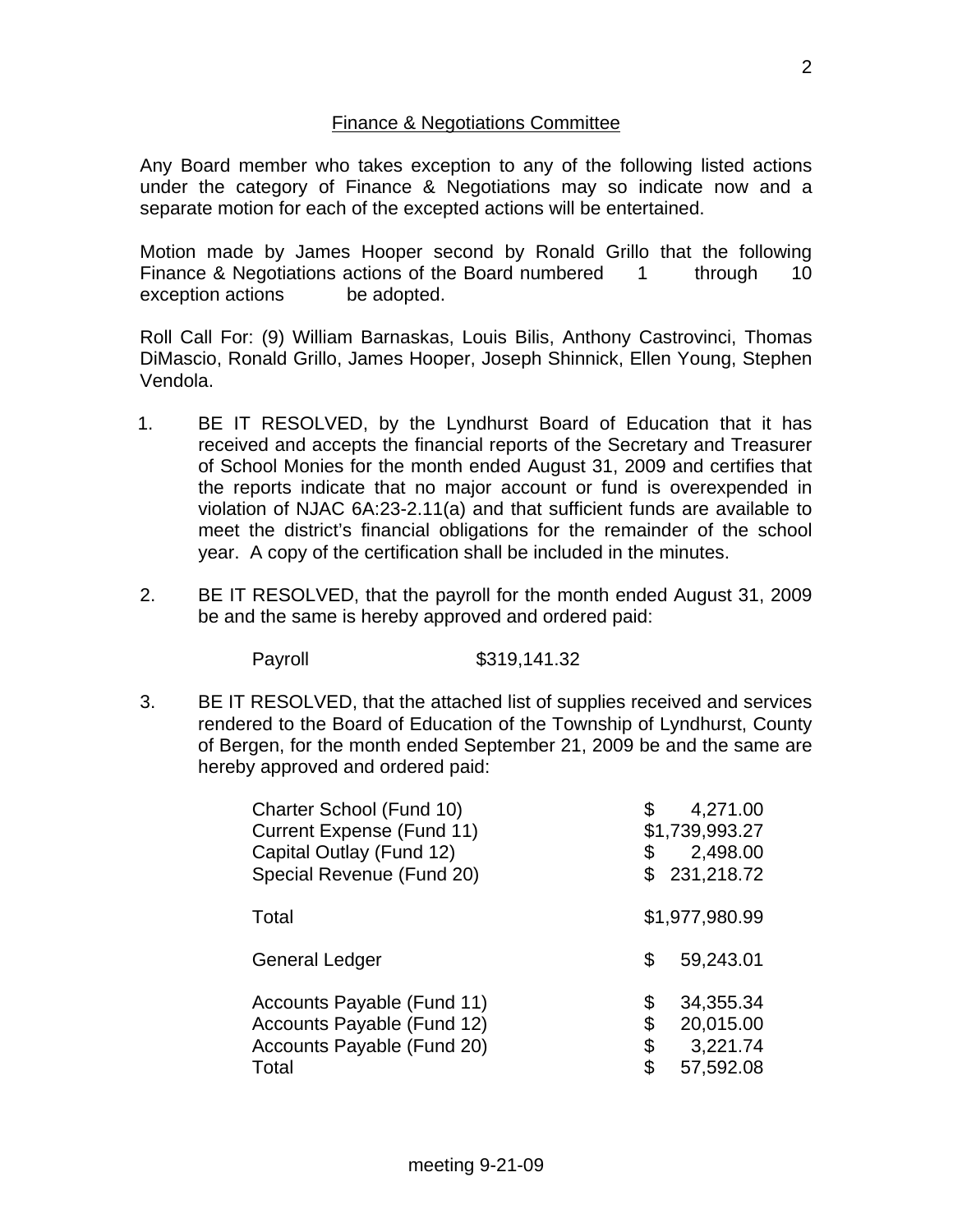4. BE IT RESOLVED, that the ACCP/BCCP supplies received and services rendered to the Board of Education of the Township of Lyndhurst, County of Bergen, for the month of August, be and the same are hereby approved and ordered paid:

| Supplies/Telephone/Misc | \$192.90 |
|-------------------------|----------|
| <b>Tuition Refunds</b>  | \$526.55 |
| Total                   | \$719.45 |

5. BE IT RESOLVED, that cafeteria services rendered to the Board of Education of the Township of Lyndhurst, County of Bergen, for the month of August, be and the same are hereby approved and ordered paid:

| Payroll/Payroll Taxes | $- 0 -$      |
|-----------------------|--------------|
| <b>Services</b>       | $\sim 0$ $-$ |

- 6. BE IT RESOLVED, that the Lyndhurst Board of Education approve the attached transfers for the month of August 2009.
- 7. BE IT RESOLVED, that the Lyndhurst Board of Education accept a FY 2010 IDEA Consolidated Grant award in the amount of \$578,223.00 for the 2009-2010 school year.
- 8. BE IT RESOLVED, that the Lyndhurst Board of Education accept a FY 2010 IDEA Preschool Consolidated Grant award in the amount of \$23,539.00 for the 2009-2010 school year.
- 9. BE IT RESOLVED, that the Lyndhurst Board of Education approve the attached Program Salaries and State/Federal Funded Program Line Accounts for the 2009-2010 school year.
- 10. BE IT RESOLVED, that the Lyndhurst Board of Education approve the following revision to Lyndhurst Board of Education Finance Motion #19, August 17, 2009, authorizing the execution and delivery of the grant agreement for the Preliminary Eligible costs (PEC) and or the Final Eligible Cost (FEC) by the Office of School Facilities regarding the following projects pursuant to the Educational Facilities Construction and Financing Act (EFCFA), P.L. 2000, c72, as amended.

## SITE SITE STATE PROJECT NO.

| Lyndhurst High School               | 2860-050-09-1006 |
|-------------------------------------|------------------|
| <b>Columbus Elementary School</b>   | 2860-060-09-1003 |
| Jefferson Elementary School         | 2860-080-09-1001 |
| <b>Lincoln Elementary School</b>    | 2860-090-09-1002 |
| <b>Washington Elementary School</b> | 2860-120-09-1004 |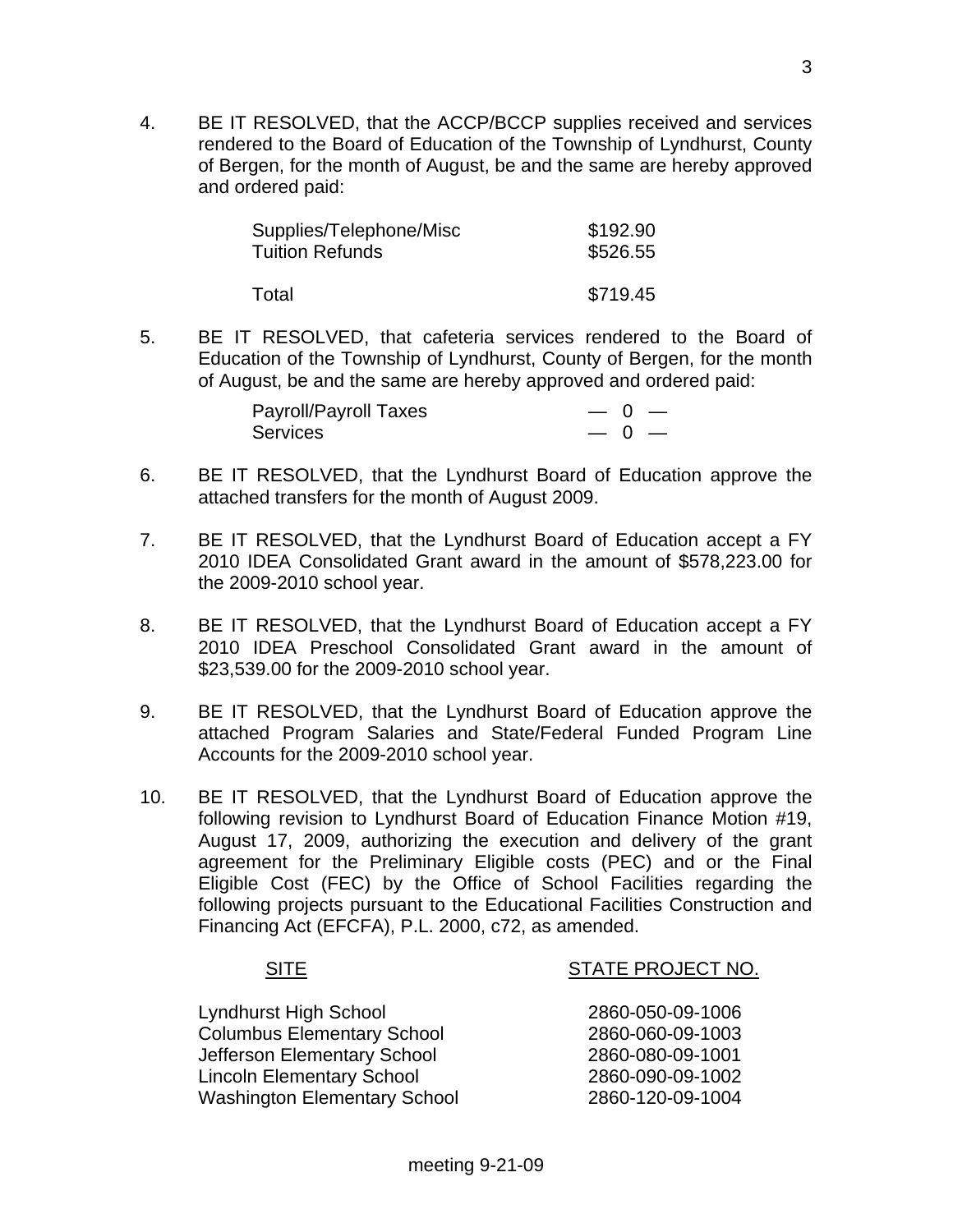| <b>Roosevelt Elementary School</b> | 2860-110-09-1007 |
|------------------------------------|------------------|
| <b>Franklin Elementary School</b>  | 2860-070-09-1005 |

 NOTE: See attached Lyndhurst Board of Education motion noting toilet room partitions, improvement, etc. subject to voter approval on 4-21-09.

 BE IT ALSO RESOLVED, that the Office of School Facilities deduct the following dollars from the projects below as a result of voter defeat:

| <b>SITE</b>              | <b>STATE PROJECT#</b> | <b>AMOUNT</b> |
|--------------------------|-----------------------|---------------|
| <b>Columbus School</b>   | 2860-050-09-1006      | \$4,300.00    |
| <b>Washington School</b> | 2860-120-09-1004      | \$16,600.00   |
| <b>Roosevelt School</b>  | 2860-110-09-1007      | \$7,400.00    |
| <b>Franklin School</b>   | 2860-070-09-1005      | \$13,500.00   |

 BE IT FURTHER RESOLVED, that the Lyndhurst Board of Education delegate the authority to the school business administrator to supervise the school facilities projects.

#### Rules & Regulations Committee

Any Board member who takes exception to any of the following listed actions under the category of Rules & Regulations may so indicate now and a separate motion for each of the excepted actions will be entertained.

Motion made by Thomas DiMascio second by Ronald Grillo that the following Rules & Regulations actions of the Board numbered 1 through 4 exception actions be adopted.

Roll Call For: (9) William Barnaskas, Louis Bilis, Anthony Castrovinci, Thomas DiMascio, Ronald Grillo, James Hooper, Joseph Shinnick, Ellen Young, Stephen Vendola

- 1. BE IT RESOLVED, that the Lyndhurst Board of Education accept a donation from Kearny Federal Savings, Chevy's, and Haley Chiropractic of \$500.00 each. This money was deposited into the Lyndhurst Ed Fund under Boys Basketball account to upgrade the boys' basketball locker room. This donation also includes an advertisement banner that will be hung in the gym for the 2009-10 school year.
- 2. BE IT RESOLVED, that the Lyndhurst Board of Education approve the following changes to the attached policy:

File Code 3453.2 – School Activity Funds – LHS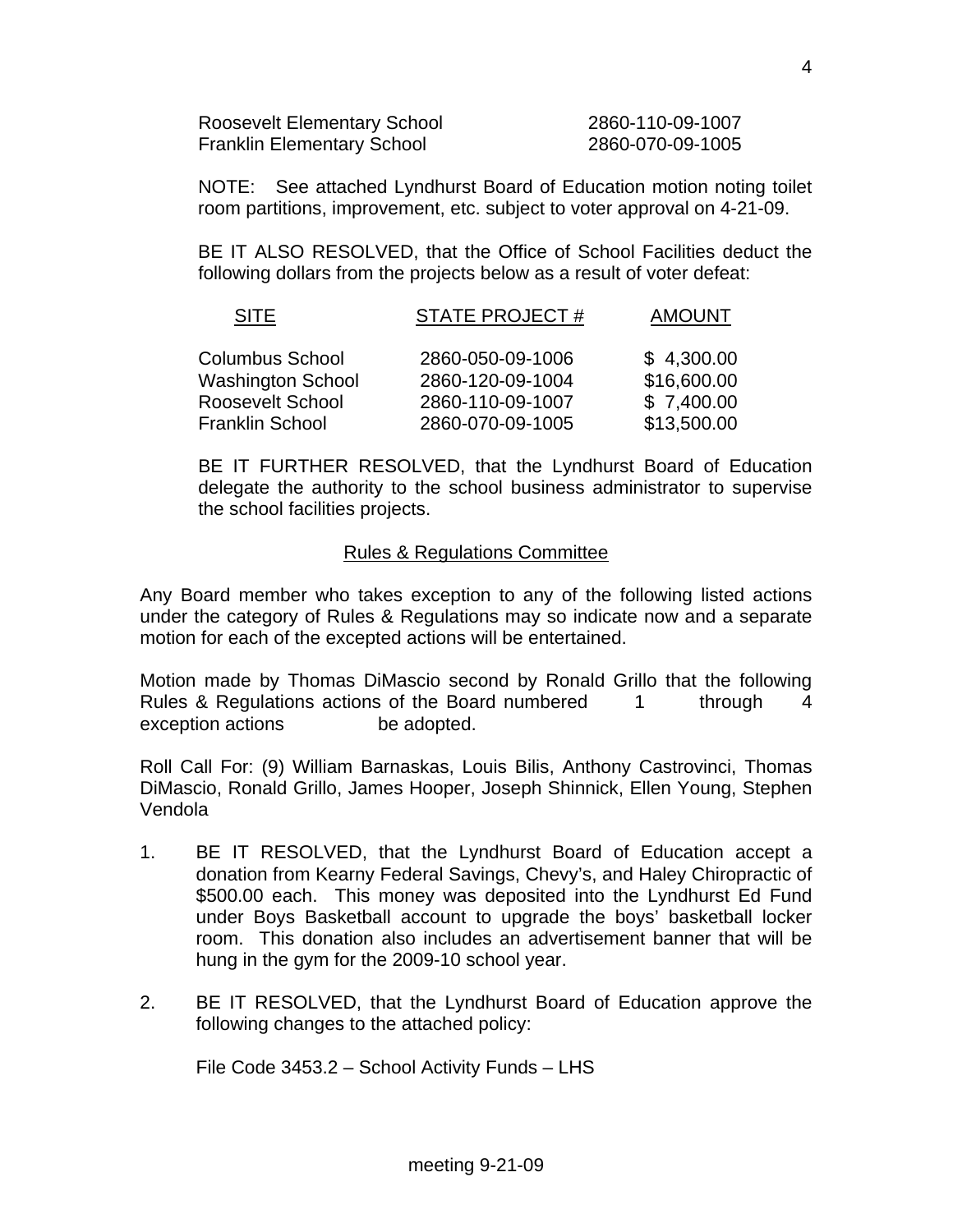Add: Class of 2013 Project Graduation 2010 Delete: Class of 1997

3. BE IT RESOLVED, that the Lyndhurst Board of Education approve the following use of school facilities:

| <b>Organization</b>                          | <b>Place</b>                         | Time, Date, Purpose                                                                               |
|----------------------------------------------|--------------------------------------|---------------------------------------------------------------------------------------------------|
| <b>Lyndhurst Soccer</b>                      | Jefferson Gym                        | 6:30 pm-8:00 pm<br>9/14,21,29; 10/5,<br>12, 19, 26; 11/2, 9,<br>16/09                             |
| LHS Class of '69<br><b>Reunion Committee</b> | <b>Lyndhurst HS</b><br><b>Rm 110</b> | 7:30 pm-9:00 pm<br>9/3/09<br>Committee Mtg.                                                       |
| <b>Franklin School PTA</b>                   | Franklin                             | 7:00 pm-9:00 pm<br>9/15; 10/6; 11/3;<br>$1/5$ ; $3/2$ ; $4/13$ ;<br>6/1/10<br><b>PTA Meetings</b> |
| <b>Franklin School PTA</b>                   | Franklin<br><b>Front Lawn</b>        | 10:00 am-3:00 pm<br>9/29/09<br><b>Fund Raiser</b>                                                 |
| <b>Franklin School PTA</b>                   | Franklin                             | 7:00 pm-9:00 pm<br>9/8/09<br>Class Parent Mtg.                                                    |
| Jefferson Class 2010                         | Jefferson Gym                        | 6:00 pm-9:00 pm<br>1/14/10<br><b>Fund Raiser</b>                                                  |
| Jefferson Class 2010                         | Jefferson<br>Parking Lot             | 9:00 am-1:00 pm<br>4/17/09<br>Meeting                                                             |
| Jefferson Class 2010                         | Jefferson Gym                        | 5:30 pm-9:00 pm<br>3/8/10<br><b>Fund Raiser</b>                                                   |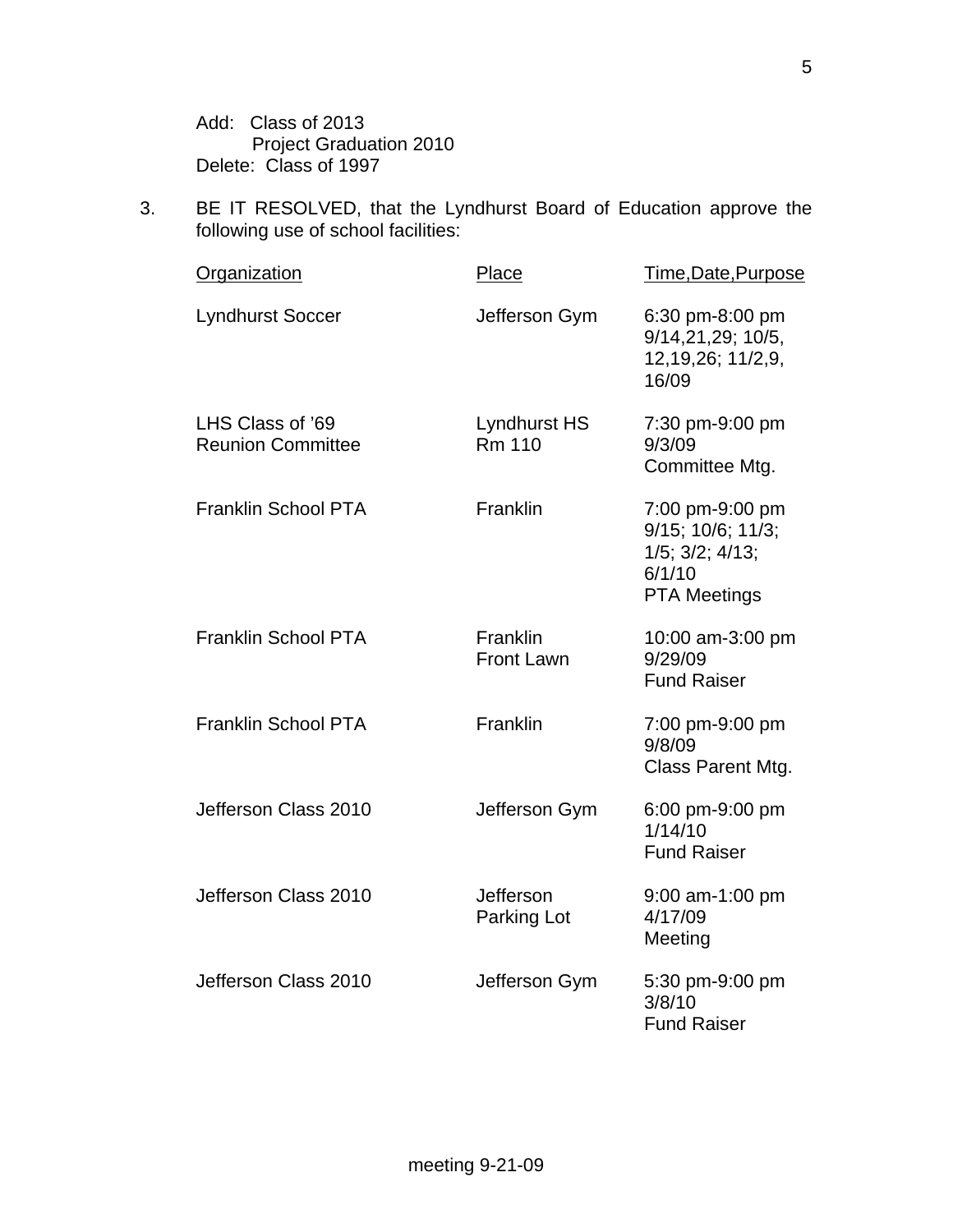| Jefferson Class 2010         | Jefferson Gym                             | 5:30 pm-9:00 pm<br>11/24/09<br><b>Fund Raiser</b>                                                                 |
|------------------------------|-------------------------------------------|-------------------------------------------------------------------------------------------------------------------|
| Jefferson Class 2010         | Jefferson<br>Lawn                         | 1:00 pm-3:00 pm<br>10/31/09<br><b>Pictures</b>                                                                    |
| Jefferson Class 2010         | <b>Jefferson</b><br>Parking Lot           | 9:00 am-1:00 pm<br>10/3/09<br>Car Wash                                                                            |
| Project Graduation Mtg.      | Lyndhurst HS<br><b>Room 110</b>           | 7:30 pm-9:00 pm<br>9/14/09<br>Meeting.                                                                            |
| <b>LHS Music Association</b> | Lyndhurst HS<br><b>Band Room</b>          | 7:30 pm-10:00 pm<br>9/14;10/12;11/9;<br>12/14;1/11;2/8;3/8;<br>4/12;5/10/10<br>Association Mtgs.                  |
| <b>LHS Music Association</b> | <b>Lyndhurst HS</b><br><b>Gym Hallway</b> | 5:00 pm-10:00 pm<br>12/15/09<br><b>Fund Raiser</b>                                                                |
| <b>Project Graduation</b>    | <b>Lyndhurst HS</b><br><b>Room 110</b>    | 7:30 pm-9:00 pm<br>9/16/09<br>Meeting                                                                             |
| <b>Roosevelt School PTA</b>  | Roosevelt<br>Gym                          | 6:00 pm-11:00 pm<br>9/29;10/20;11/17;<br>1/12;2/9;3/16;4/20;<br>5/18;6/8/10<br>Meetings                           |
| <b>Franklin School PTA</b>   | Jefferson Gym                             | 7:00 pm-9:00 pm<br>11/20/09; 1/15;<br>2/26/10<br>Dances                                                           |
| Lyndhurst Parks Dept.        | Jefferson Gym                             | 12:00 pm-5:00 pm<br>12/5,6,12,13,19,20,<br>26,27; 1/9,10,16,17,<br>23,24,30,31; 2/6,7,<br>13, 14, 20, 21, 27, 28; |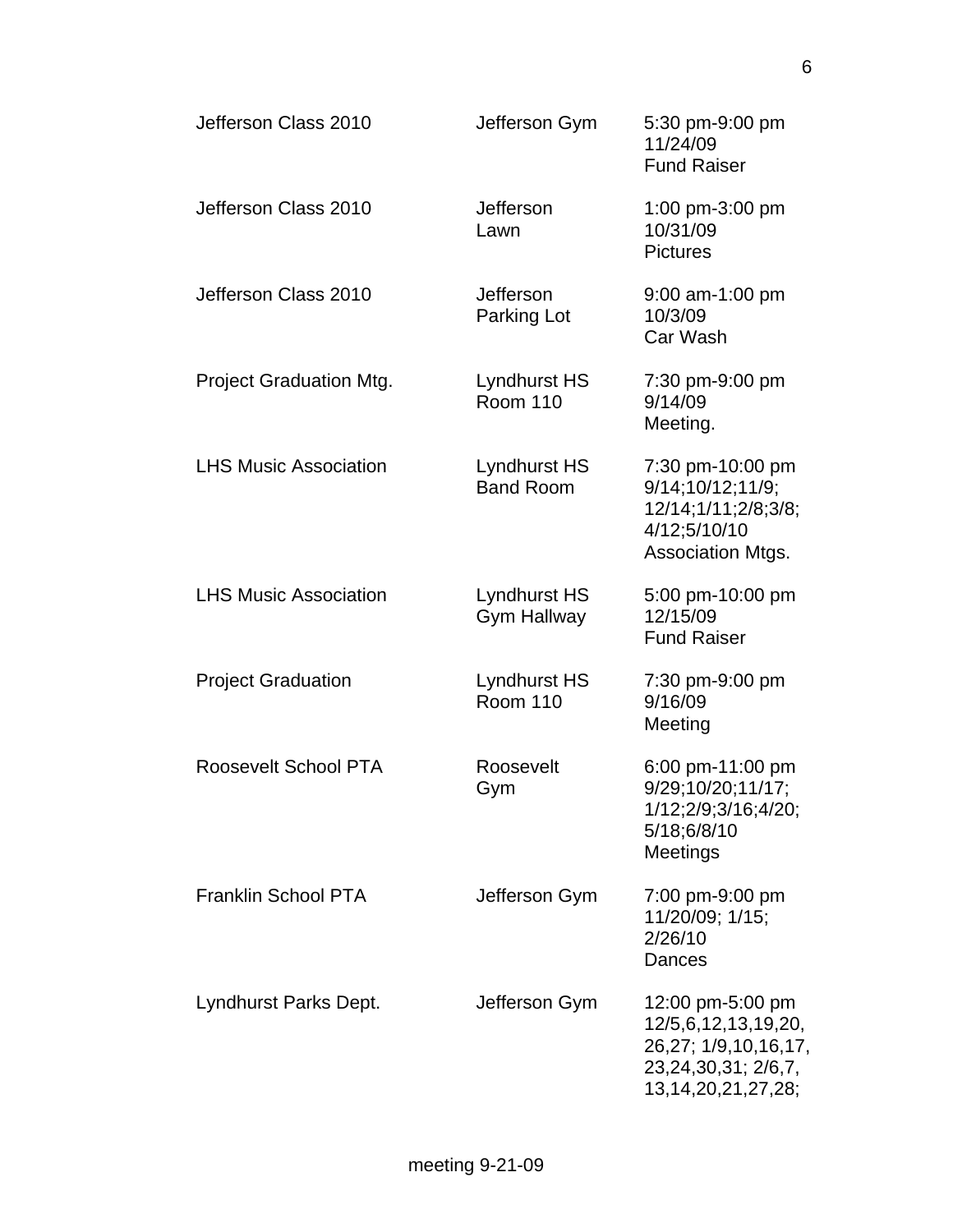|                                |                                             | 3/6,7,13,14,20,21,<br>27,28/10<br><b>Basketball</b>                                           |
|--------------------------------|---------------------------------------------|-----------------------------------------------------------------------------------------------|
| Lyndhurst Parks Dept.          | Jefferson Gym                               | 7:00 pm-9:30 pm<br>$1/7, 21, 28$ ; $2/4, 11$ ,<br>25; 3/4, 11, 18, 25/10<br><b>Basketball</b> |
| LHS Class of '69               | Lyndhurst HS<br><b>Room 110</b>             | 7:30 pm-9:00 pm<br>9/17/09<br>Meeting                                                         |
| <b>LHS Music Association</b>   | Lyndhurst HS<br>Cafeteria                   | $5:45$ pm-6:45 pm<br>10/30/09<br><b>Band Appreciation</b>                                     |
| Columbus/Lincoln<br><b>PTA</b> | Columbus<br>Parking Lot<br><b>Bathrooms</b> | 5:00 pm-9:00 pm<br>10/30/09<br><b>Trunk or Treat</b>                                          |

4. BE IT RESOLVED, that the Lyndhurst Board of Education approve the attached revised policies:

| Policy 6174<br>(1 <sup>st</sup> reading)    | <b>Summer Programs</b>                                                                      |
|---------------------------------------------|---------------------------------------------------------------------------------------------|
| Policy 4117.52<br>(1 <sup>st</sup> reading) | <b>Staff Use of Internet Social Networks</b><br>and Other Forms Electronic<br>Communication |

#### Student Activities & Recognition Committee

Any Board member who takes exception to any of the following listed actions under the category of Student Activities & Recognition may so indicate now and a separate motion for each of the excepted actions will be entertained.

Motion made by Joseph Shinnick second by Ronald Grillo that the following Student Activities & Recognition actions of the Board numbered 1 through 2 exception actions be adopted.

Roll Call For: (9) William Barnaskas, Louis Bilis, Anthony Castrovinci, Thomas DiMascio, Ronald Grillo, James Hooper, Joseph Shinnick, Ellen Young, Stephen Vendola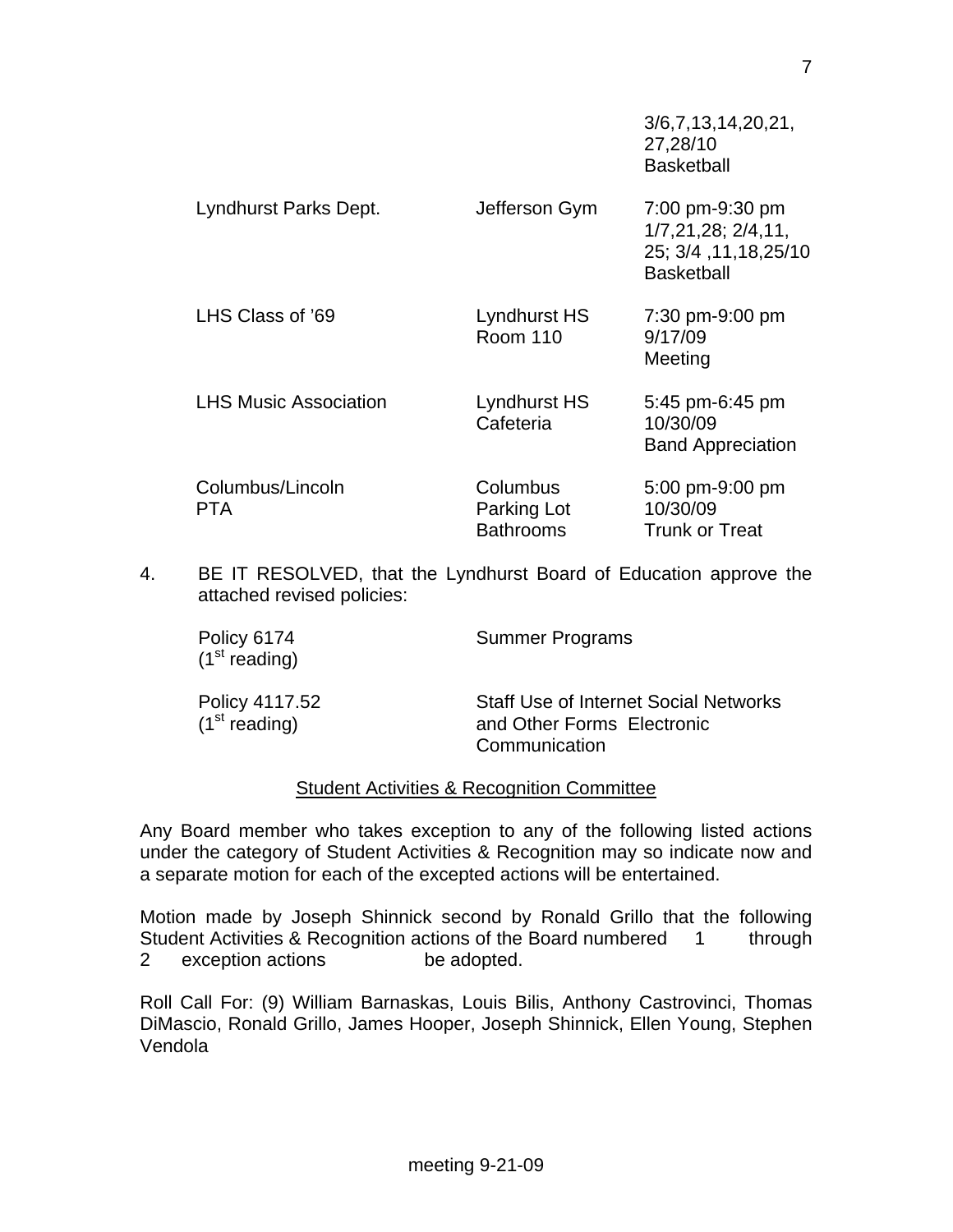- 1. BE IT RESOLVED, that the Lyndhurst Board of Education grant permission for one classified student to attend the Daytop Preparatory School, Mendham, with an academic tuition of \$229.00 per day.
- 2. BE IT RESOLVED, that the Lyndhurst Board of Education grant permission for two (2) classified students to attend the South Bergen Jointure Commission Valley Brook Campus for the 2009-2010 school year at a tuition of \$17,220.00, each, prorated.

## Motion to Go Into Executive Caucus

Motion by Thomas DiMascio second by Ellen Young and unanimously carried, the Board went into Executive Caucus at 8:25 p.m. for the purpose of: a matter involving one (1) custodial staff member, superintendent goals; negotiations with LEA; maternity leave of absence; various staff professional days; various sub/replacement aides; appoint ACCP/BCCP staff; appoint Tech Consultant; various advisors.

## Motion to Open Meeting to Public

Motion by Ronald Grillo second by Thomas DiMascio and unanimously carried, the Board opened the meeting to the public at 9:35 p.m.

Roll Call For: (9) William Barnaskas, Louis Bilis, Anthony Castrovinci, Thomas DiMascio, Ronald Grillo, James Hooper, Joseph Shinnick, Ellen Young, Stephen Vendola.

#### Personnel Committee

Any Board member who takes exception to any of the following listed actions under the category of Personnel may so indicate now and a separate motion for each of the excepted actions will be entertained.

Motion made by Anthony Castrovinci second by Thomas DiMascio that the following actions of the Board numbered 1 through 11 and 13 exception actions 12 be adopted.

- 1. BE IT RESOLVED, at the recommendation of Joseph Abate, Jr., Superintendent of Schools, School Business Administrator, Board Secretary, that the Lyndhurst Board of Education grant Jamie Vuono, LD Teacher at Jefferson School, a Maternity Leave of Absence with the use of accumulated sick days. Last day of work October 16, 2009 with a return to work date of March 8, 2010.
- 2. BE IT RESOLVED, at the recommendation of Joseph Abate, Jr., Superintendent of Schools, School Business Administrator, Board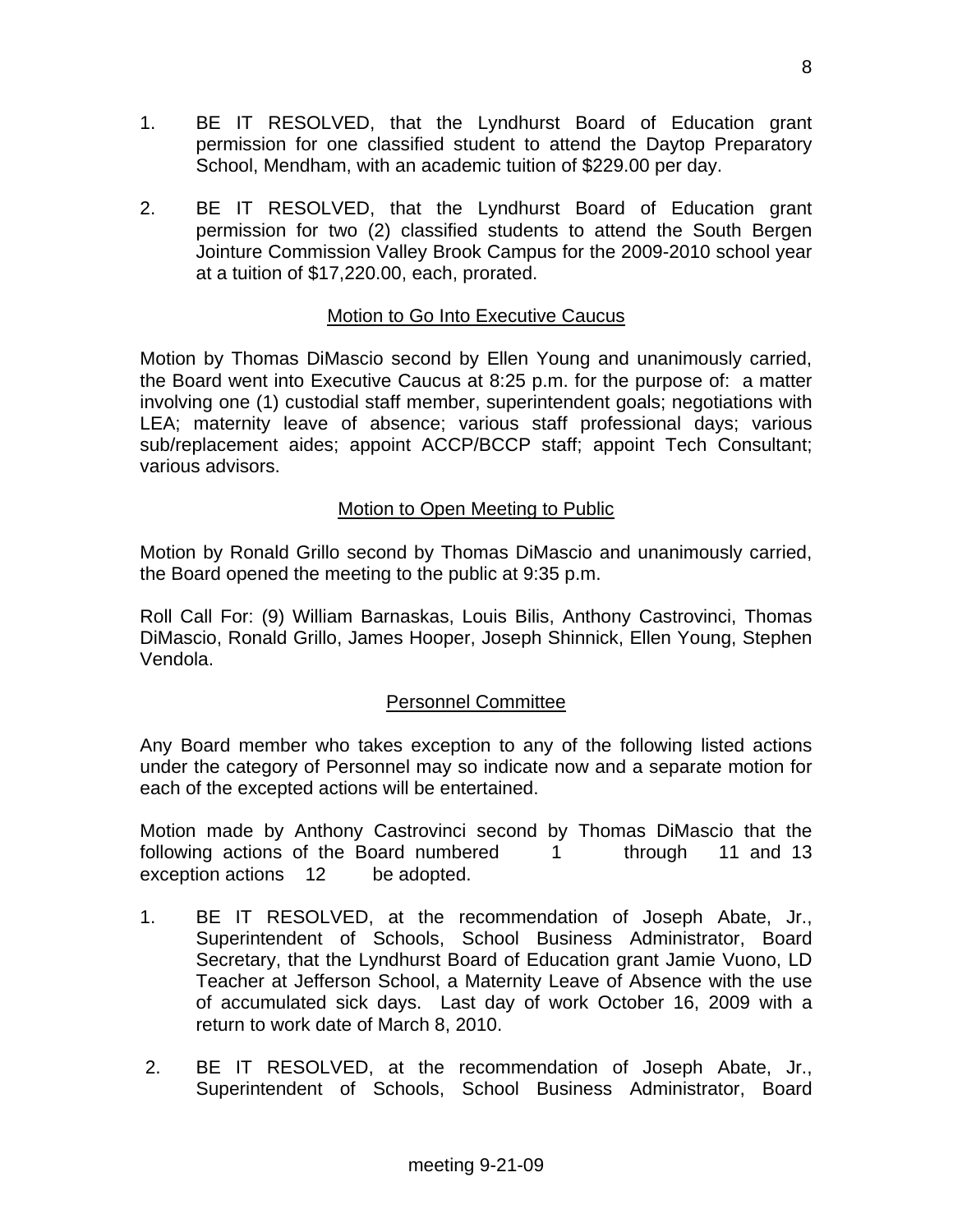Secretary, that the Lyndhurst Board of Education place the following employees on the proper step of the salary guide.

- Theresa Brennen From: MA+30@\$57,835 To: MA+45@\$61,835 effective September 1, 2009, subject to negotiations Nicholas Coffaro From: MA@\$102,902 To: MA+30@\$106,743 effective February 1, 2010, subject to negotiations Robert Kost From: BA@\$45,035 To: MA@\$52,235 effective September 1, 2009, subject to negotiations Jennifer Politis From: MA+45@\$90,520 To: PhD@\$92,464 effective September 1, 2009, subject to negotiations Jeff Radigan From: BA+30@\$48,235 To: MA+45@\$60,235 effective September 1, 2009, subject to negotiations Diana Ferrell From: BA@\$76,945 To: MA@\$84,145 effective September 1, 2009, subject to negotiations Robyn Sarnoski From: BA@\$45,535 To: MA@\$52,735 effective September 1, 2009, subject to negotiations Jennifer Scardino From: BA@\$47,235 To: MA@\$54,435 effective September 1, 2009, subject to negotiations
- 3. BE IT RESOLVED, at the recommendation of Joseph Abate, Jr., Superintendent of Schools, School Business Administrator, Board Secretary, that the Lyndhurst Board of Education approve the following Professional Development Opportunities.

 J.Abate, Jr. 9/22/09, NJASA Seminar, approx. \$40.05 Supt. 9/18/09, BCASA, approx. \$10.23

J. Abate, Jr. 9/17/09,10/15/09, 11/19/09, 12/4/09, 1/21/10, 2/25/10, Supt/Bus.Adm.3/18/10, 5/20/10, 6/11/10, BCASBO Workshops V. Troncone approx. \$35.60 ea.

 J. Abate, Jr. 9/18/09, 10/16/09, 11/13/09, 12/11/09, 1/15/10, Supt/BusAdm 2/26/10, 3/12/10, 4/23/10, 5/14/10, 6/11/10 BCASA Workshops, approx. \$10.23 ea.

 V. Troncone 9/1/09, NJDOE Prof. Dev. & Tech. Assistance Finance Mgr. approx. \$53.40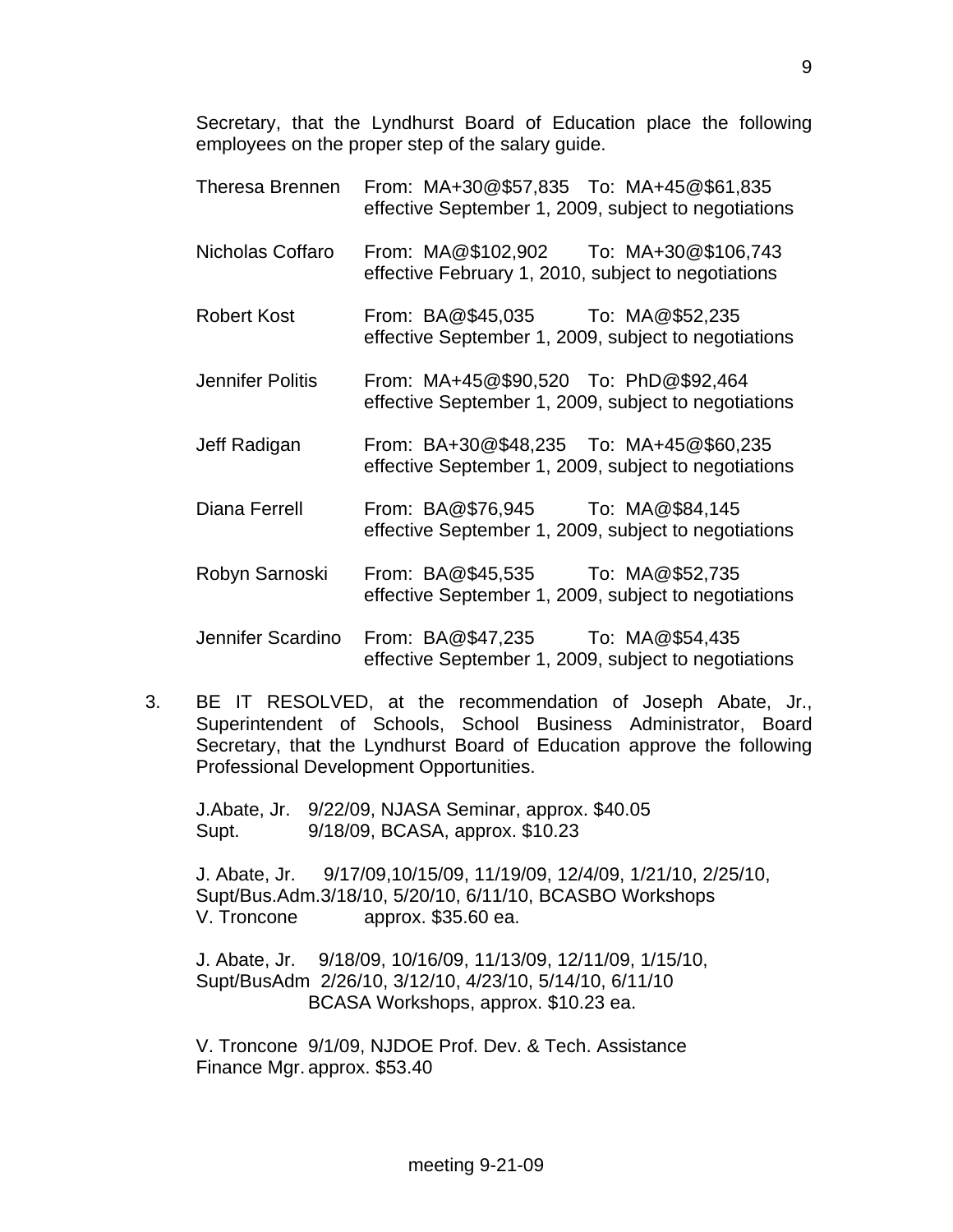| Dr. Stellato<br>Asst.Supt.            | 8/25/09, Educators Pandemic Influenza Summit<br>approx. \$41.83                                                                                                          |
|---------------------------------------|--------------------------------------------------------------------------------------------------------------------------------------------------------------------------|
| L. Biber<br><b>HS</b>                 | 9/3/09, New SRA Procedures, approx. \$10.00                                                                                                                              |
| J. Birnbach<br>Sp.Srvs.               | 10/6/09, Understanding Treating Anxiety Disorder<br>approx. \$75.00<br>10/30/09, Techniques & Strategies w/Children &<br>Preadolescents, approx. \$159.00                |
| L. Klein<br><b>HS</b>                 | 9/3/09, New SRA Procedures, approx. \$13.00<br>9/23/09, APA Training Session, approx. \$9.79                                                                             |
| Marlene Krupp<br>Dist. Supervisor     | 9/23/09, APA Training Session, approx. \$9.79<br>9/15/09, NJDOE Accountability Training<br>approx. \$12.46 - 11/10/09, SRA Question &<br>Answer Session - approx. \$8.00 |
| Lincoln                               | S. Leibowitz 10/6/09, Art Educators Fall Conference<br>approx. \$122.11                                                                                                  |
| Janice Martin<br>Dir.Sp.Srvs.         | 10/7,14/09, Best Practices for Successful Inclusion<br>approx. \$100.00                                                                                                  |
| T. Miele<br>Lincoln                   | 9/25/09, BCCTG Monthly Meeting<br>approx. \$78.53                                                                                                                        |
| Maryann Mule<br><b>HS</b>             | 2/4,5/2010, Annual SAC Conference<br>approx. \$322.77<br>10/2/09, Psycholopharmacology In The School Setting<br>approx. \$23.23                                          |
| J. Radigan<br><b>HS</b>               | 9/25/09, Coaching Clinic<br>approx. \$125.00                                                                                                                             |
|                                       | Shannon Stusio 9/22, 23/09, PRISM, approx. \$77.12 ea.                                                                                                                   |
| Tom Thomas<br><b>Athletic Trainer</b> | 10/14/09, Coaching Clinic, Keeping Athletes Safe<br>approx. \$30.00                                                                                                      |

4. BE IT RESOLVED, at the recommendation of Joseph Abate, Jr., Superintendent of Schools, School Business Administrator, Board Secretary, that the Lyndhurst Board of Education approve the following for the 2009-10 school year. Employment will be provisional, subject to authorization approval for emergent hiring pending completion of criminal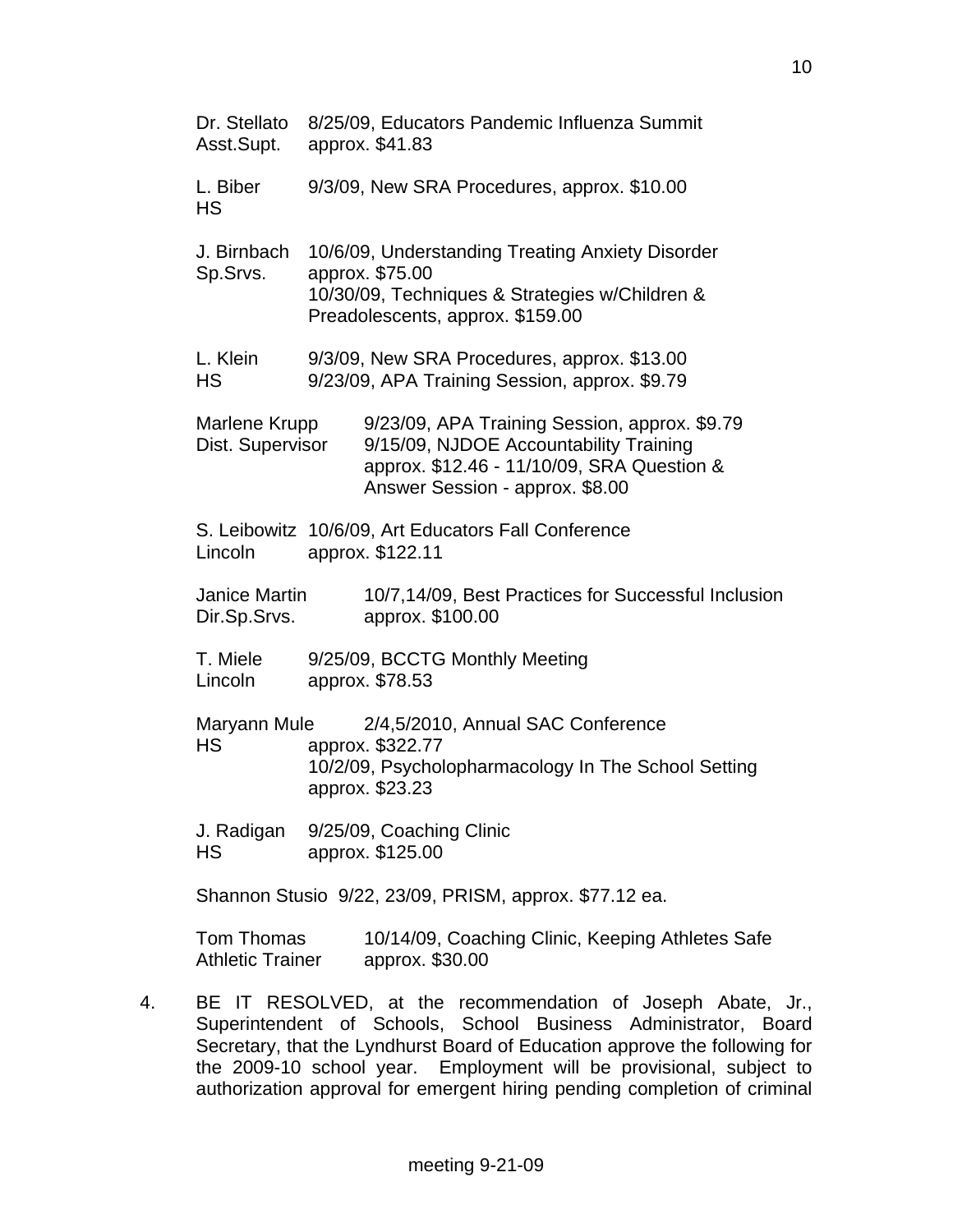history background check, and subject to submission of all required application documents.

| Mary Ann Giannetti Sub Bus Aide       |
|---------------------------------------|
| <b>Sub Bus Driver- Athletics</b>      |
| Raymond Hoffman Sub Custodian         |
| Watchperson                           |
| Lunch Aide - Franklin (replacement)   |
| Lunch Aide - Washington (replacement) |
| Sub Lunch Aide                        |
| Sub Lunch Aide                        |
| Sub Lunch Aide                        |
| Sub Lunch Aide                        |
|                                       |

5. BE IT RESOLVED, at the recommendation of Joseph Abate, Jr., Superintendent of Schools, School Business Administrator, Board Secretary, that the Lyndhurst Board of Education approve the following ACCP/BCCP Workers for the 2009-10 school year. Employment will be provisional, subject to authorization approval for emergent hiring pending completion of criminal history background check, and subject to submission of all required application documents, also subject to enrollment.

**BCCP** 

 Cathy Gomez – Columbus Antoinett Cusami – Columbus Monica Sawires – Franklin Theresa Buglione – Franklin Annette DiMascio – Jefferson Gina Pollicino – Jefferson Community Aggie DeLuca – Lincoln Emma Calvi – Lincoln Angela Garafolo – Roosevelt Angela Coiro – Roosevelt Josephine Coiro – Washington Antoinette Cusami - Washington

ACCP

 Millie Caffrey – Coordinator Jefferson Marilyn Famularo – Jefferson Lorraine Petrocelli – Washington Olga Petrysn – Washington Pauline Martone – Washington Angela Garafola – Roosevelt Phyllis Delaney – Roosevelt Laura Phew – Franklin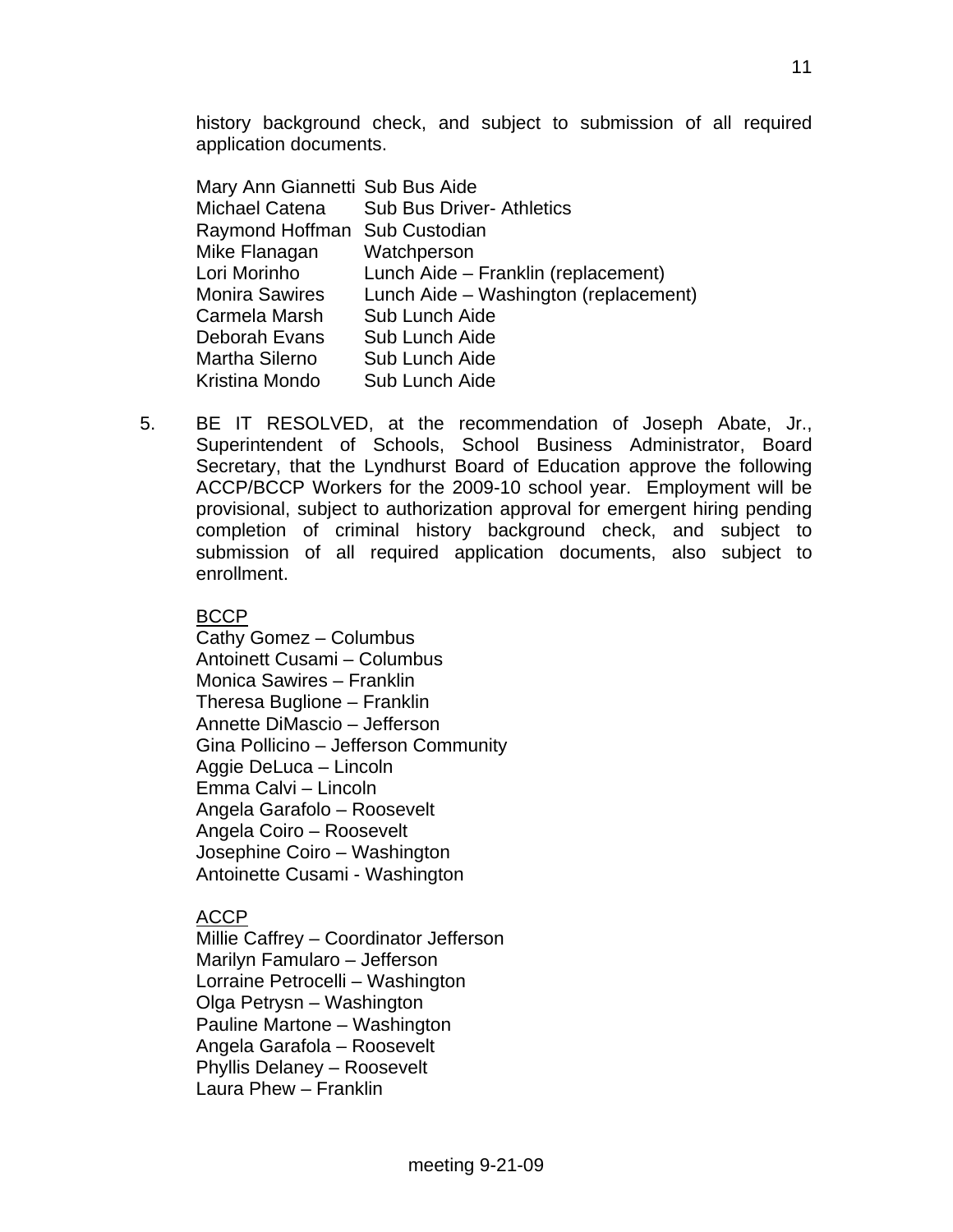Mary Steakin – Franklin Lorraine Holly - Franklin

**ACCP/BCCP Subs**  Lorraine Holly- BCCP Only Judy Cardell – ACCP Only Monira Sawires Laura Phew Mercedes Morejon Johnna Garlep Christina Mondo Ruby Colmont

 6. BE IT RESOLVED, at the recommendation of Joseph Abate, Jr., Superintendent of Schools, School Business Administrator, Board Secretary, that the Lyndhurst Board of Education grant the following college students permission to do their student teaching/observation in the Lyndhurst Public Schools in order to fulfill their course requirements.

| Virginia Rodriguez<br>Wm. Paterson    | <b>Student Teaching</b><br>Sept. 14 - Dec. 10, 2009<br><b>HS Social Studies</b> |
|---------------------------------------|---------------------------------------------------------------------------------|
| Tara Keane<br><b>Caldwell College</b> | <b>Field Observation</b><br>Sept. 14 - Dec. 11, 2009<br>Roosevelt – grade 3     |

 7. BE IT RESOLVED, at the recommendation of Joseph Abate, Jr., Superintendent of Schools, School Business Administrator, Board Secretary, that the Lyndhurst Board of Education appoint the following non-paid assistant coach for the 2009 fall season.

Edward Tessalone – Fall Cross Country

 8. BE IT RESOLVED, at the recommendation of Joseph Abate, Jr., Superintendent of Schools, School Business Administrator, Board Secretary, that the Lyndhurst Board of Education approve the following volunteers for the 2009-10 school year.

 Lincoln School Tina DePinto **Kelly Vasquez** Maria Cirne **Ellen Young**  Cheryl Ezzo Tracey Hallihan Justin Sabatino **Anni Marie Gardi** Kalli Cafaro **Accie DeLuca** Suna Demirbulakli **Dana McKeon**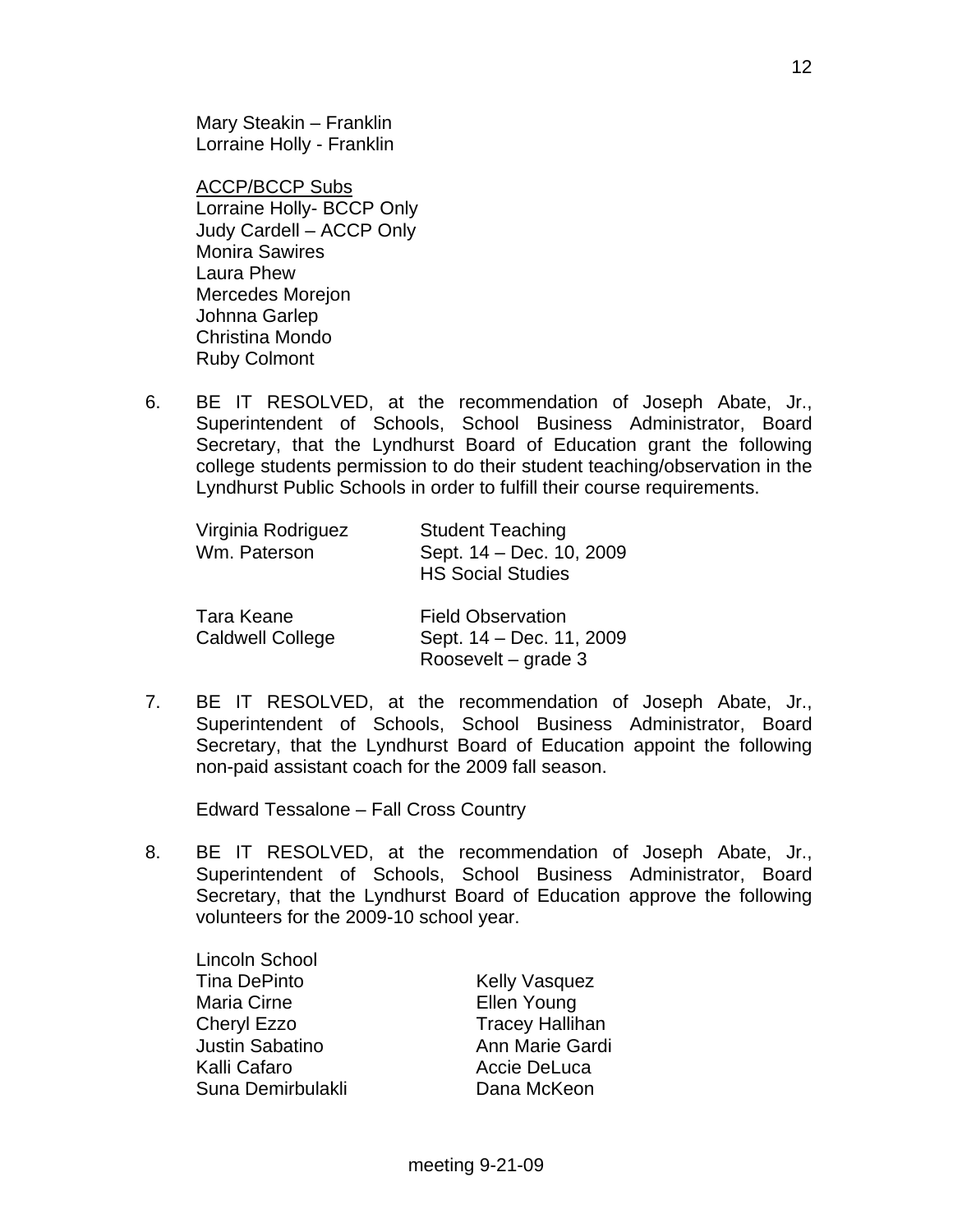| Gina Pollicino       | Odella Garcia              |  |
|----------------------|----------------------------|--|
| Lucy Ann DeGrazio    | Gina Pollicino             |  |
| LuAnn McLaughlin     | Michelle McNie             |  |
| <b>Vince Mueller</b> | <b>Ellen Carbone</b>       |  |
| Kathleen Houlihan    | Lisa Fallacara             |  |
| Rebecca Sammarone    | Margaret Renzi             |  |
| Roseann Calabro      | <b>Bethanne Giangeruso</b> |  |
| Michelle Scardino    | Pam Accordino              |  |

- 9. BE IT RESOLVED, at the recommendation of Joseph Abate, Jr., Superintendent of Schools, School Business Administrator, Board Secretary, that the Lyndhurst Board of Education hire APEX Computer Systems, LLC, for the 2009-10 school year at a consultant fee of \$62,590.00, effective July 1, 2009.
- 10a. BE IT RESOLVED, at the recommendation of Joseph Abate, Jr., Superintendent of Schools, School Business Administrator, Board Secretary, that the Lyndhurst Board of Education appoint the following for the 2009-10 school year. Subject to negotiations.

| <b>Scott Rubinetti</b> | Ski CoAdvisor         | \$712.00 |
|------------------------|-----------------------|----------|
| Kim Hykey              | Ski CoAdvisor         | \$712.00 |
| <b>Scott Rubinetti</b> | <b>Freshman Class</b> |          |
|                        | CoAdvisor             | \$548.00 |
| Danitza Ricigliano     | <b>Freshman Class</b> |          |
|                        | CoAdvisor             | \$548.00 |

10b. BE IT RESOLVED, at the recommendation of Joseph Abate, Jr., Superintendent of Schools, School Business Administrator, Board Secretary, that the Lyndhurst Board of Education appoint the following to monetary athletic positions for the 2009-10 school year

 Thomas Shoebridge Robert Fagan Anthony Immediate Rick Falcicchio

11. BE IT RESOLVED, at the recommendation of Joseph Abate, Jr., Superintendent of Schools, School Business Administrator, Board Secretary, that the Lyndhurst Board of Education approve the attached list of substitute teachers for the 2009-10 school year. Employment will be provisional, subject to authorization approval for emergent hiring pending completion of criminal history background check, and subject to submission of all required application documents.